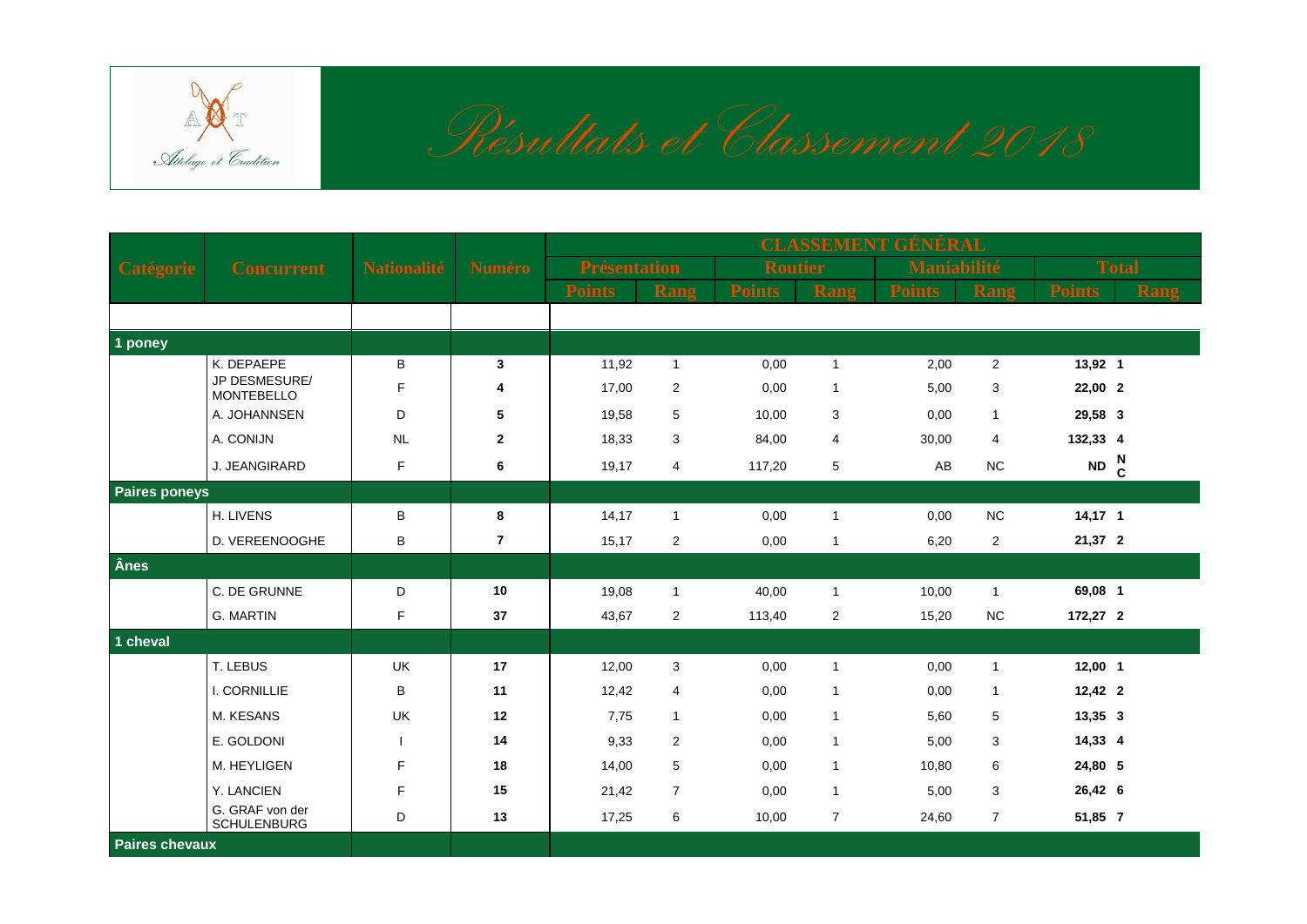|                                                                  | S. LECLUYSE                   | B            | 25 | 9,25  | $\overline{2}$ | 0,00   | $\mathbf{1}$   | 6,00      | 6              | 15,25     | $\mathbf{1}$ |
|------------------------------------------------------------------|-------------------------------|--------------|----|-------|----------------|--------|----------------|-----------|----------------|-----------|--------------|
|                                                                  | A. BAHUCHET                   | F            | 36 | 12,42 | 5              | 0,00   | $\mathbf{1}$   | 6,20      | $\overline{7}$ | 18,62     | $\mathbf{2}$ |
|                                                                  | A. STORME                     | В            | 22 | 13,42 | $\,6\,$        | 0,00   | $\mathbf{1}$   | 5,80      | $\sqrt{5}$     | 19,22     | $\mathbf{3}$ |
|                                                                  | L. LEMSON                     | <b>NL</b>    | 21 | 14,75 | 9              | 5,00   | $\overline{7}$ | 2,40      | 3              | 22,15     | 4            |
|                                                                  | J. JEFFEREY                   | UK           | 24 | 14,00 | 8              | 0,00   | $\mathbf{1}$   | 11,80     | 11             | 25,80     | 5            |
|                                                                  | JL VELEZ BURREL               | AD           | 30 | 9,33  | 3              | 0,00   | $\mathbf{1}$   | 19,20     | 13             | 28,53     | 6            |
|                                                                  | F. ERRI                       | $\mathbf{L}$ | 33 | 8,42  | $\mathbf{1}$   | 10,00  | 8              | 11,40     | 10             | 29,82     | $\bf 7$      |
|                                                                  | J. MOORHOUSE                  | UK           | 20 | 36,00 | 16             | 4,00   | 6              | 5,00      | 4              | 45,00     | 8            |
|                                                                  | PH. LAMERANT                  | F            | 29 | 15,08 | 11             | 16,00  | 11             | 15,00     | 12             | 46,08     | 9            |
|                                                                  | CH. JONKER VAN<br><b>HEEK</b> | В            | 35 | 19,08 | 14             | 24,00  | 12             | 10,00     | 9              | 53,08     | 10           |
|                                                                  | D. POSSELLE                   | $\mathsf F$  | 26 | 17,67 | 13             | 16,00  | 10             | 20,60     | 14             | 54,27     | 11           |
|                                                                  | G. WASSERMAN                  | <b>USA</b>   | 31 | 10,42 | $\overline{4}$ | 29,60  | 13             | 20,80     | 15             | 60,82     | 12           |
|                                                                  | T. KUIJPERS                   | <b>NL</b>    | 34 | 17,50 | 12             | 55,00  | 14             | 0,00      | $\mathbf{1}$   | 72,50     | 13           |
|                                                                  | J. CAVILLON                   | F            | 23 | 25,33 | 15             | 85,40  | 15             | 7,60      | 8              | 118,33    | 14           |
|                                                                  | F. ANDRYSIEWICZ               | PL           | 19 | 14,75 | 9              | 106,40 | 16             | 0,00      | $\mathbf{1}$   | 121,15    | 15           |
|                                                                  | E. SPRIET                     | $\mathsf F$  | 28 | 13,83 | $\overline{7}$ | 10,00  | 8              | <b>NP</b> | <b>NC</b>      | <b>ND</b> | $NC$         |
|                                                                  |                               |              |    |       |                |        |                |           |                |           |              |
|                                                                  |                               |              |    |       |                |        |                |           |                |           |              |
|                                                                  | E. GOHIN                      | F.           | 40 | 17,08 | 3              | 0,00   | $\mathbf{1}$   | 10,40     | $\overline{2}$ | 27,48     | $\mathbf{1}$ |
|                                                                  | P. DE MEUTER                  | B            | 41 | 7,25  | $\mathbf{1}$   | 0,00   | $\mathbf{1}$   | 20,60     | 4              | 27,85     | $\mathbf{2}$ |
|                                                                  | M. ELDERS                     | <b>NL</b>    | 39 | 17,67 | 4              | 10,00  | 3              | 1,20      | $\mathbf{1}$   | 28,87     | $\mathbf{3}$ |
|                                                                  | J. VARO GARRIDO               | E            | 38 | 9,00  | $\overline{2}$ | 10,00  | 3              | 15,00     | 3              | 34,00     | 4            |
|                                                                  |                               |              |    |       |                |        |                |           |                |           |              |
|                                                                  | E. VANTROYS                   | F.           | 42 | 28,25 | $\mathbf{1}$   | 10,00  | $\mathbf{1}$   | 10,00     | $\mathbf{1}$   | 48,25     | $\mathbf{1}$ |
|                                                                  |                               |              |    |       |                |        |                |           |                |           |              |
| <b>Tandems chevaux</b><br><b>Arbalète</b><br>Evêque / Winchester | J. PLANAS ROS                 | Е            | 44 | 5,83  | $\mathbf{1}$   | 0,00   | $\mathbf{1}$   | 0,80      | $\overline{c}$ | 6,63      | $\mathbf{1}$ |
|                                                                  | J. PRZYBOROWSKA               | PL           | 46 | 9,50  | 3              | 0,00   | $\mathbf{1}$   | 2,40      | 4              | 11,90     | $\mathbf{2}$ |
|                                                                  | U. VAN DE VOORDE              | B            | 43 | 11,50 | 4              | 0,00   | $\mathbf{1}$   | 1,60      | 3              | 13,10     | $\mathbf{3}$ |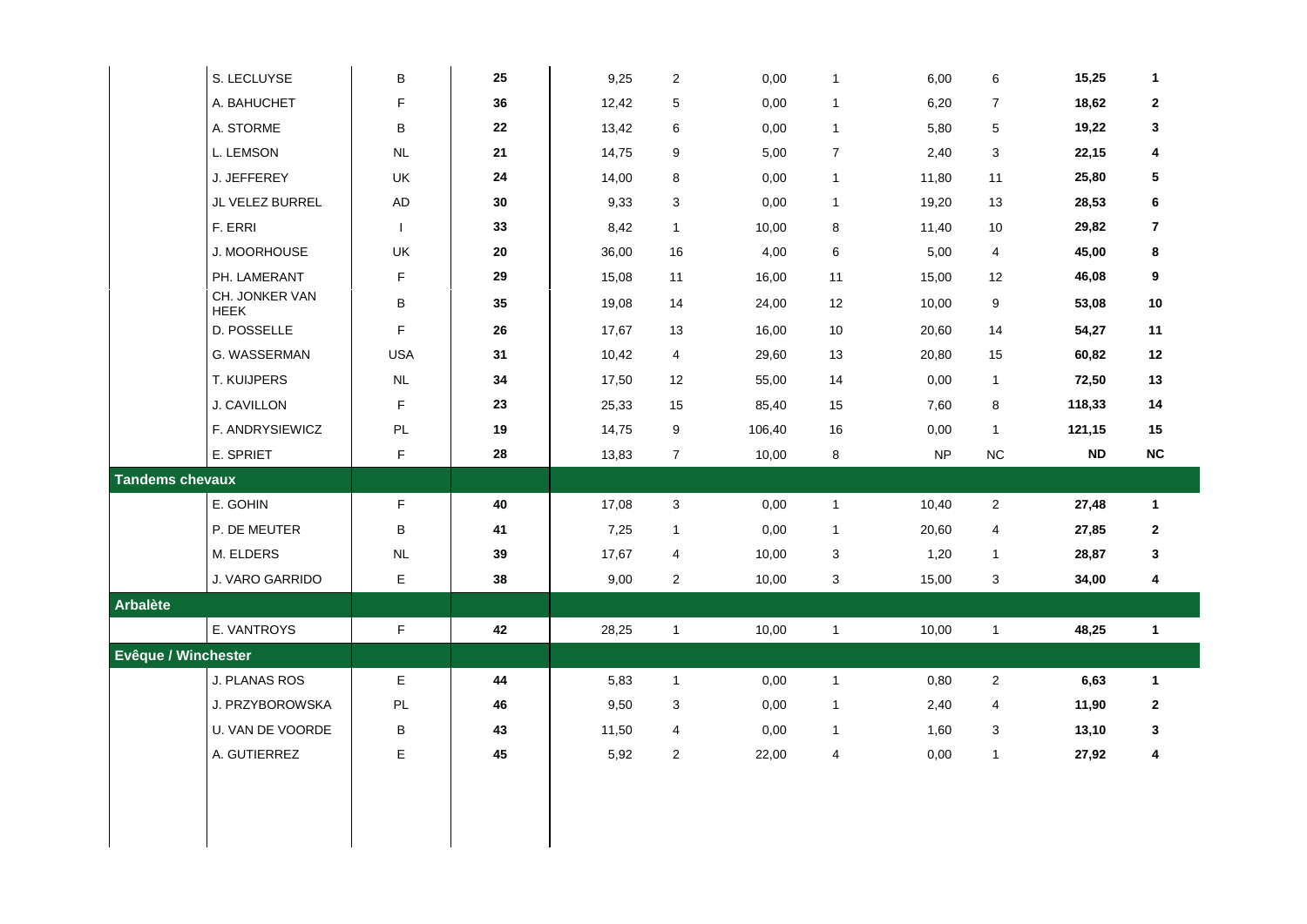| 4 chevaux    |                   |                                           |    |       |   |       |   |       |   |       |   |
|--------------|-------------------|-------------------------------------------|----|-------|---|-------|---|-------|---|-------|---|
|              | <b>B. SCHNUR</b>  | D                                         | 48 | 29,25 | 2 | 10,00 |   | 0,00  |   | 39,25 |   |
|              | l H. VAN DER WIEL | B                                         | 32 | 9,42  |   | 22,60 | 3 | 25,00 | 3 | 57,02 | 2 |
|              | G. de BRAUWER     | B                                         | 49 | 31,83 | 3 | 20,00 | 2 | 15,00 | 2 | 66,83 | 3 |
| <b>Coach</b> |                   |                                           |    |       |   |       |   |       |   |       |   |
|              | G. ARANDA LAMAS   | $\overline{\phantom{0}}$<br><b>-</b><br>– | 50 | 5,67  |   | 10,00 |   | 20,00 |   | 35,67 |   |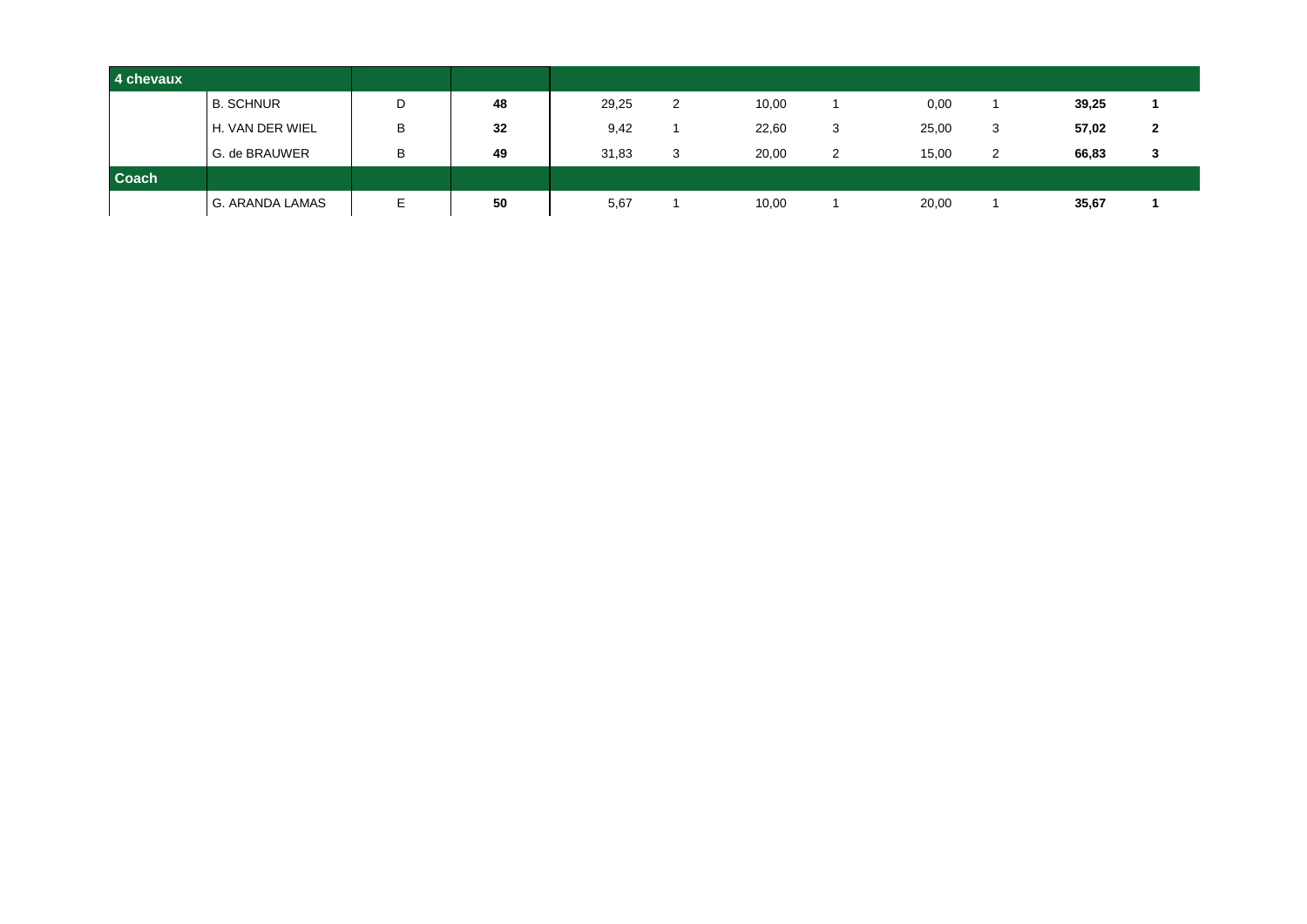

| $N^{\circ}$       | <b>Meneur</b>               | <b>Nationalité</b>        | <b>Race</b>       | <b>Voiture</b>         |  |
|-------------------|-----------------------------|---------------------------|-------------------|------------------------|--|
|                   |                             |                           |                   |                        |  |
| 1 Poney           |                             |                           |                   |                        |  |
|                   | Sabine CHÉENNE              | $\boldsymbol{\mathrm{F}}$ | Français de selle | Demi-tonneau 1900      |  |
| 2                 | Annabelle CONIJN            | NL                        | Welsh             | Rally Cart 1900        |  |
| 3                 | Koen DEPAEPE                | $\boldsymbol{B}$          | Fjord             | Dog Cart 1890          |  |
| 4                 | J.-P. DESMESURE             | $\mathbf F$               | Haflinger         | Spider 1884            |  |
| 5                 | Antje JOHANNSEN             | D                         |                   | Phaëton de dame 1895   |  |
| 6                 | Jacques JEANGIRARD          | ${\bf F}$                 | Welsh cob         | Spider Phaëton 1880    |  |
| 2 Poneys          |                             |                           |                   |                        |  |
| 7                 | Daniel VEREENOOGHE          | B                         | Welsh             | Phaëton 1912           |  |
| 8                 | <b>Hugo LIVENS</b>          | B                         | <b>New Forest</b> | Demi-Mail Phaëton 1890 |  |
| $2$ $\hat{A}$ nes |                             |                           |                   |                        |  |
| 9                 | Christophe GALLAS           | ${\bf F}$                 | <b>ONCA</b>       | Dog Cart 1898          |  |
| 10                | Consuelo de GRUNNE          | D                         | Âne des Pyrénées  | Voiture de chasse 1895 |  |
| 1 Cheval          |                             |                           |                   |                        |  |
| 11                | Idès CORNILLIE              | B                         | PRE               | Petit Duc 1900         |  |
| 12                | Modris KESANS               | <b>GB</b>                 | Morgan            | Phaëton américain 1900 |  |
| 13                | G. Graf von der SCHULENBURG | D                         | Polonais          | Phaëton Dos à dos 1920 |  |
| 14                | Edgardo GOLDONI             |                           | Andalou           | Break Dod à dos 1900   |  |
|                   |                             |                           |                   |                        |  |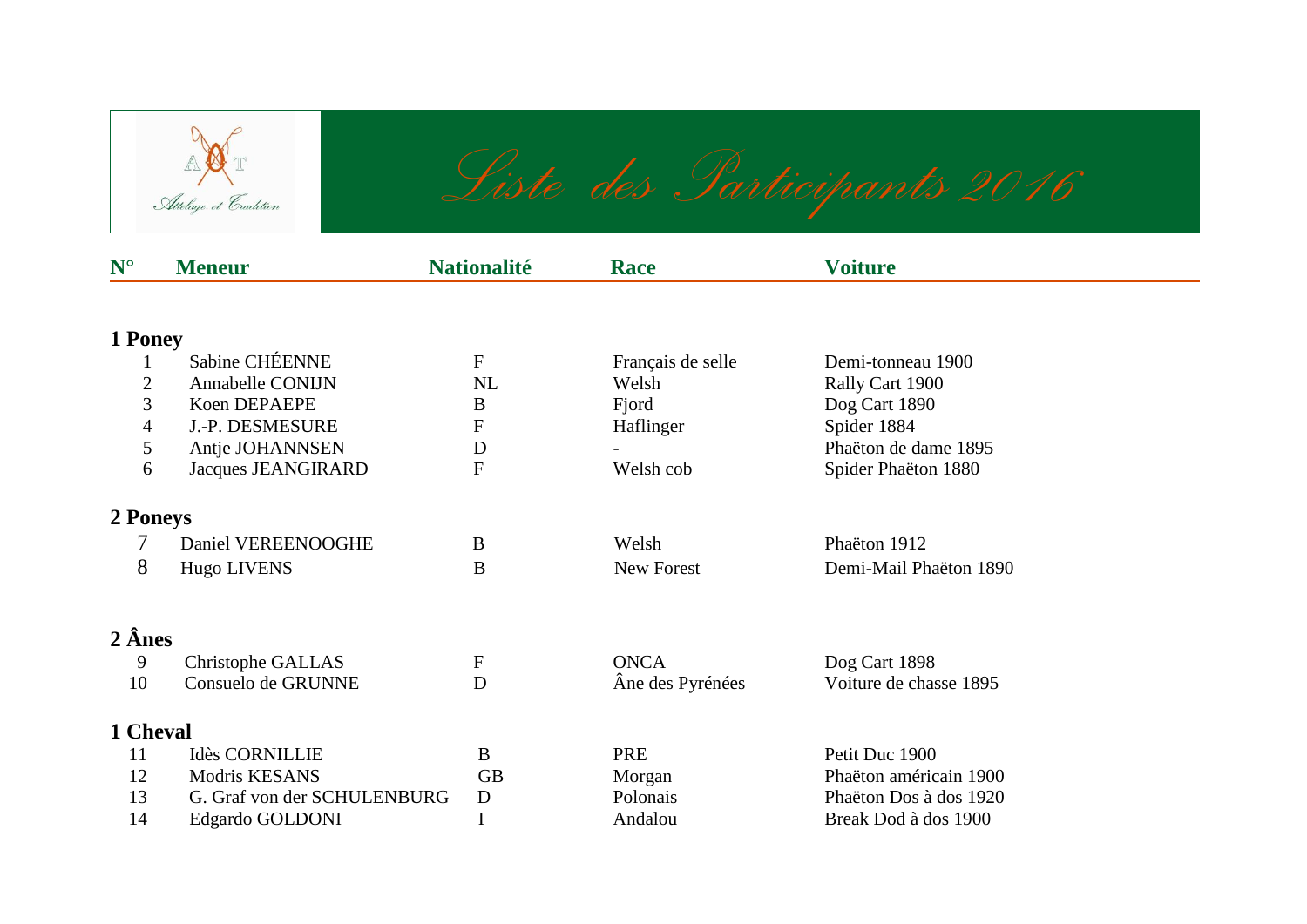| 15        | <b>Yves LANCIEN</b>       | F                         | <b>Franche Montagne</b> |                                  |
|-----------|---------------------------|---------------------------|-------------------------|----------------------------------|
| 16        | Bettina SCHÖNFELDER HUBER | D                         | Cheval de sang          | Stanhope Phaëton 1890            |
| 17        | <b>Trish LEBUS</b>        | <b>GB</b>                 | Welsh                   | Dog Cart 1920                    |
| 18        | Michel HEYLIGEN           | $\mathbf{F}$              | Gelder                  | 1900                             |
| 2 Chevaux |                           |                           |                         |                                  |
| 19        | <b>Filip ANDRYSIEWICZ</b> | <b>PL</b>                 | Polonais                | Milord 1910                      |
| 20        | <b>John MOORHOUSE</b>     | <b>GB</b>                 | <b>KWPN</b>             | Break de chasse                  |
| 21        | Léo LEMSOM                | NL                        | Frisons                 | Phaëton français 1905            |
| 22        | Anne STORME               | $\boldsymbol{B}$          | Connemara               | Spider Phaëton 1900              |
| 23        | Jean CAVILLON             | ${\bf F}$                 | Polonais                | <b>Break</b>                     |
| 24        | <b>James JEFFERY</b>      | <b>GB</b>                 | Gelder                  | Dog Cart 1900                    |
| 25        | Stephan LECLUYSE          | B                         | <b>PRE</b>              | Stanhope Phaëton 1900            |
| 26        | Dominique POSSELLE        | F                         | Kladruber               | Break 1885                       |
| 27        | Paola PEDRAZZINI          | I                         | Kladruber               | Break Wagonnette 1900            |
| 28        | Eric SPRIET               | F                         | <b>Franche Montagne</b> | Spider Phaëton 1900              |
| 29        | Philippe LAMERANT         | F                         | Oldenburg               | Break à balustres 1920           |
| 30        | José Luis VELEZ BURREL    | AD                        | Frisons                 | Phaëton 1890                     |
| 31        | Gary WASSERMAN            | <b>USA</b>                | <b>PRE</b>              | Dog Cart 1908                    |
| 32        | Henk van der WIEL         | $\bf{B}$                  | <b>PRE</b>              | Curricle 1900                    |
| 33        | Fiorenzo ERRI             | $\mathbf I$               | Sauro                   | Carrick à pompe 1900             |
| 34        | <b>Ton KUIJPERS</b>       | NL                        | Hollandais              | Wagonnette convertible 1853      |
| 35        | Christine JONKER-VAN HEEK | $\bf{B}$                  | Connemara               | Spider 1910                      |
| 36        | Alain BAHUCHET            | F                         | Franche Montagne        |                                  |
|           | <b>Tandem</b> ânes        |                           |                         |                                  |
| 37        | Gérard MARTIN             | $\boldsymbol{\mathrm{F}}$ | Cotentin                | Charrette anglaise 1947          |
|           | <b>Tandems chevaux</b>    |                           |                         |                                  |
| 38        | <b>José VARO GARRIDO</b>  | E                         | <b>PRE</b>              | Going to cover 1878              |
| 39        | <b>Martin ELDERS</b>      | NL                        | <b>KWPN</b>             | Spindle Back Gig 1898            |
| 40        | <b>Édouard GOHIN</b>      | $\boldsymbol{F}$          | Trotteurs français      | Tandem Cart 1910                 |
| 41        | <b>Paul DE MEUTER</b>     | $\bf{B}$                  | <b>PRE</b>              | <b>Skeleton Tandem Cart 1900</b> |